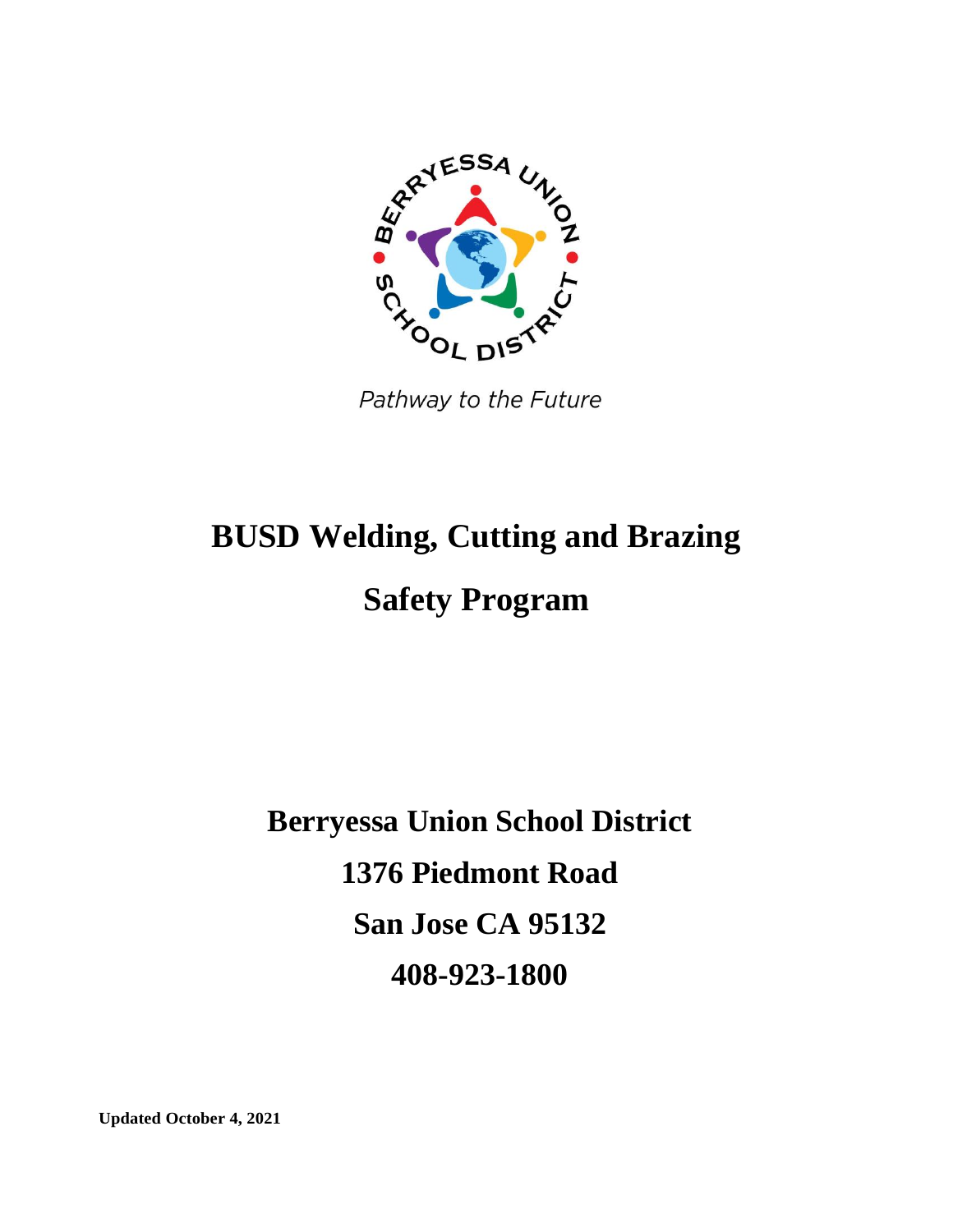### **WELDING, CUTTING AND BRAZING SAFETY PROGRAM**



#### **OVERVIEW**

Welding, cutting and brazing operations have the potential to create a wide variety of hazards, including toxic fumes and gases, explosion, fire, arc radiation, noise, and electrical shock. These hazards, combined with several different methods and technologies for performing the operation and crossover with other safety program areas (e.g. compressed gas, confined space, fire prevention), result in complex safety and health issues. This program is not meant to summarize or prioritize the health and safety issues for these operations, but rather as a starting point and collection of useful reference material for supervisors, employees, and the Berryessa Union School District Safety Committee.

There is no regulatory requirement to create and maintain a written program for welding, cutting and brazing operations. However, these operations may cross into other program areas that do have written program requirements (e.g. permit-required confined space or respiratory protection). Also, it is recommended by OSHA to implement written policies for the workplace so that the necessary or required practices and controls can be more reliably and continuously implemented.

#### **OSHA DEFINES "HOT WORK"**

OSHA defines "hot work" as any work that involves burning, welding, using fire or spark-producing tools, or that produces a source of ignition. The four basics elements in this program will identify the hazards associated with hot work activities and the hazard controls and associated best practices required to prevent injuries and illnesses in the general industry work environment.

#### **WORKSITE ANALYSIS**

Worksite analysis involves a variety of worksite examinations to identify not only existing hazards, but also conditions and operations in which changes might create hazards. Effective safety management practices actively analyze the work and the worksite to anticipate and prevent harmful occurrences. Routine site safety and health inspections are designed to catch hazards missed at other stages. This type of inspection should be done at regular intervals, generally on a weekly basis. The OSHA Small Business Handbook (OSHA Publication 2209) provides a Welding, Cutting and Brazing Checklist (see excerpt above) that can be used as a point of reference by personnel performing selfinspections of the workplace.

A job hazard analysis (JHA) is another workplace analysis technique that can be used to identify potential hazards in the workplace. A JHA is a technique that focuses on job tasks as a way to identify hazards before they occur. It focuses on the relationship between the worker, the task, the tools and the work environment. Ideally, once uncontrolled hazards are identified, you will take steps to eliminate or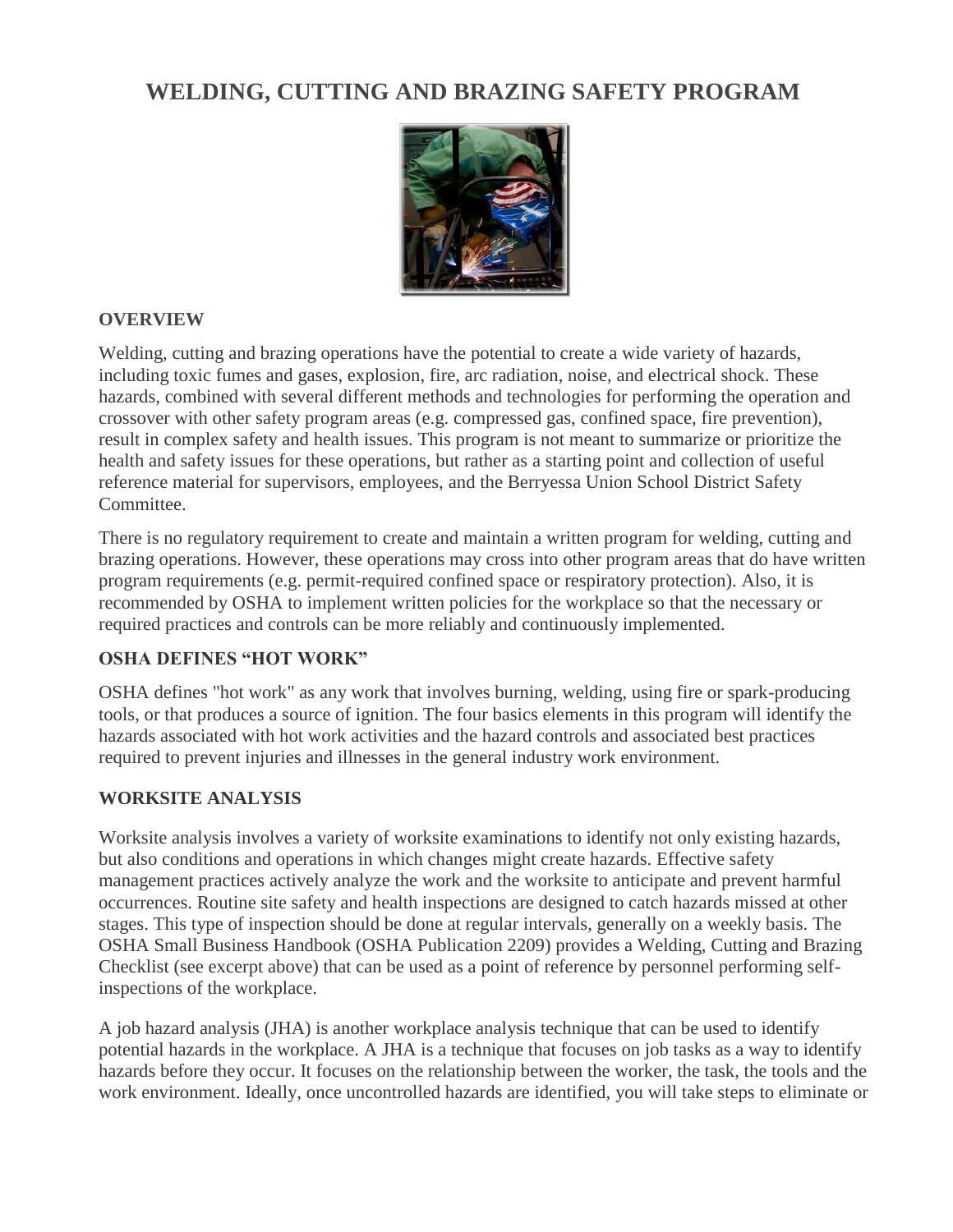reduce them to an acceptable risk level. OSHA publication 3071, "Job Hazard Analysis," provides employers with the framework and necessary tools to perform a JHA of welding and cutting tasks performed in their workplace.

#### **GENERAL REQUIREMENTS**

#### **A. Basic Precautions for Fire Prevention**

1. The object to be welded should be moved to a safe place, when possible.

2. If the object cannot be readily moved, all movable fire hazards in the vicinity shall be moved to a safe location.

3. If the object cannot be readily moved and all fire hazards cannot be removed, guards shall be used to confine the heat, sparks, and slag, and protect immovable fire hazards. (i.e. curtains)

#### **SPECIAL PRECAUTIONS WHENEVER GUARDS ARE USED**:

Wherever floor cracks, or holes in walls, open doorways, open or broken windows, or openings that cannot be closed are present, take precautions to insure that readily combustible materials on the floor below will not be exposed to sparks which may drop through the cracks or openings. It is the welder's responsibility to notify their supervisor and take appropriate action whenever the welder feels that guards are required as they pertain to the rules of this standard, and must ensure that "special precautions" are observed.

A fire watch is required whenever there is a possibility of a fire developing. The fire watchers will have fire extinguishing equipment immediately available and shall be trained in its use. They will also be familiar with the methods used to sound an alarm. Details on fire extinguisher and fire emergency procedures can be found on the MOT website. The fire watch must be maintained for at least ½ hour after welding operations have stopped.

A Fire Watch is required whenever there is a possibility of a fire developing or any of the following conditions exist:

a. Appreciable combustible material, in building construction or contents, are closer than 35 feet to the point of operation.

b. Appreciable combustibles are more than 35 feet away, but are easily ignited by sparks.

c. Wall or floor openings within 35 foot radius expose combustible material in adjacent areas including concealed spaces in walls orfloors.

d. Combustible materials are adjacent to the opposite side of metal partitions, walls, ceilings, or roofs and are likely to be ignited by conduction orradiation.

If requirements above cannot be followed, welding and cutting shall not be performed.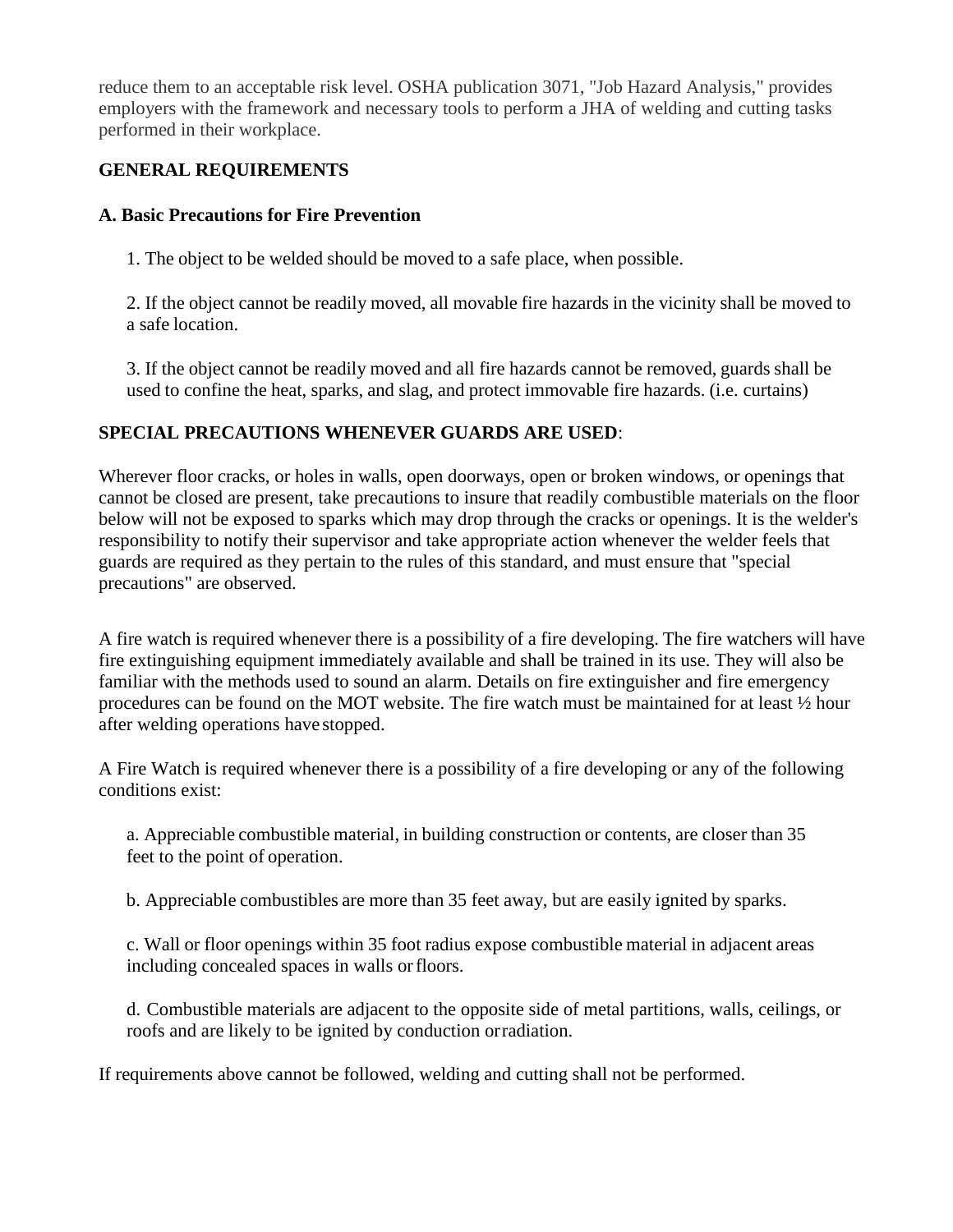#### **HAZARD PREVENTION AND CONTROL**

After detection, all current and potential health and safety hazards must be prevented, corrected or controlled. OSHA's recommended systems used to prevent and control hazards include engineering controls, safe work practices, administrative controls, personal protective equipment (PPE) and emergency preparation.

Engineering controls are the first and best strategy to control the hazard at its source and can be used to control health hazards from welding, cutting and brazing operations. These hazards include employee exposures to metal fumes and to ultraviolet (UV) radiation. Local exhaust ventilation installed at a welding station for the purpose of removing air contaminants generated during the welding process is an example of an engineering control. The segregation of welding and cutting from other operations in the workplace to prevent employee exposure can be achieved by use noncombustible barrier walls and portable welding screens. Oxygen cylinders in storage can be separated from fuel-gas cylinders or combustible materials (especially oil or grease), by a noncombustible barrier at least 5 feet (1.5 meters) high having a fire-resistance rating of at least a half-hour.

Safe work practices include the company's general workplace rules and other operation-specific rules. Management should establish a written rule that only authorized and trained personnel are permitted to use welding, cutting or brazing equipment. Supervisors should ensure that each operator have a copy of and follow the appropriate welding and cutting equipment operating instructions.

While safe work practices can be considered forms of administrative controls, OSHA uses the term administrative controls to mean other measures aimed at reducing employee exposure to hazards. Rotation of workers performing welding and cutting tasks and fire watch tasks is an example of an administrative control. The rotation of workers will limit their potential exposure to safety hazards from welding, cutting and brazing operations including burns, eye damage, electrical shock, cuts and crushed toes and fingers.

Prior to performing hot work tasks, employers should instruct employees in the use of PPE, fire prevention and protection requirements and the safe use of welding/cutting-related equipment. The workplace safety coordinator should conduct a PPE assessment of hot work tasks that will be performed by employees in the workplace. OSHA standard 29 CFR 1910.132(d)(1) requires "that the employer shall assess the workplace to determine if hazards are present, or are likely to be present, which necessitate the use of PPE", and this activity must be documented by the employer. Furthermore, OSHA's cutting and welding-related standards have specific PPE requirements. Hazards associated with welding and cutting may include employee exposure to:

- Ultraviolet and infrared radiation
- Metal fumes and welding gases
- Electrical current
- Hot metal
- Noise.

OSHA publication 3077, "Personal Protective Equipment (PPE)," is an excellent reference for training employees on the use of PPE in the workplace. PPE should not be used as a substitute for engineering, work practice or administrative controls. Personal protective equipment should be used in conjunction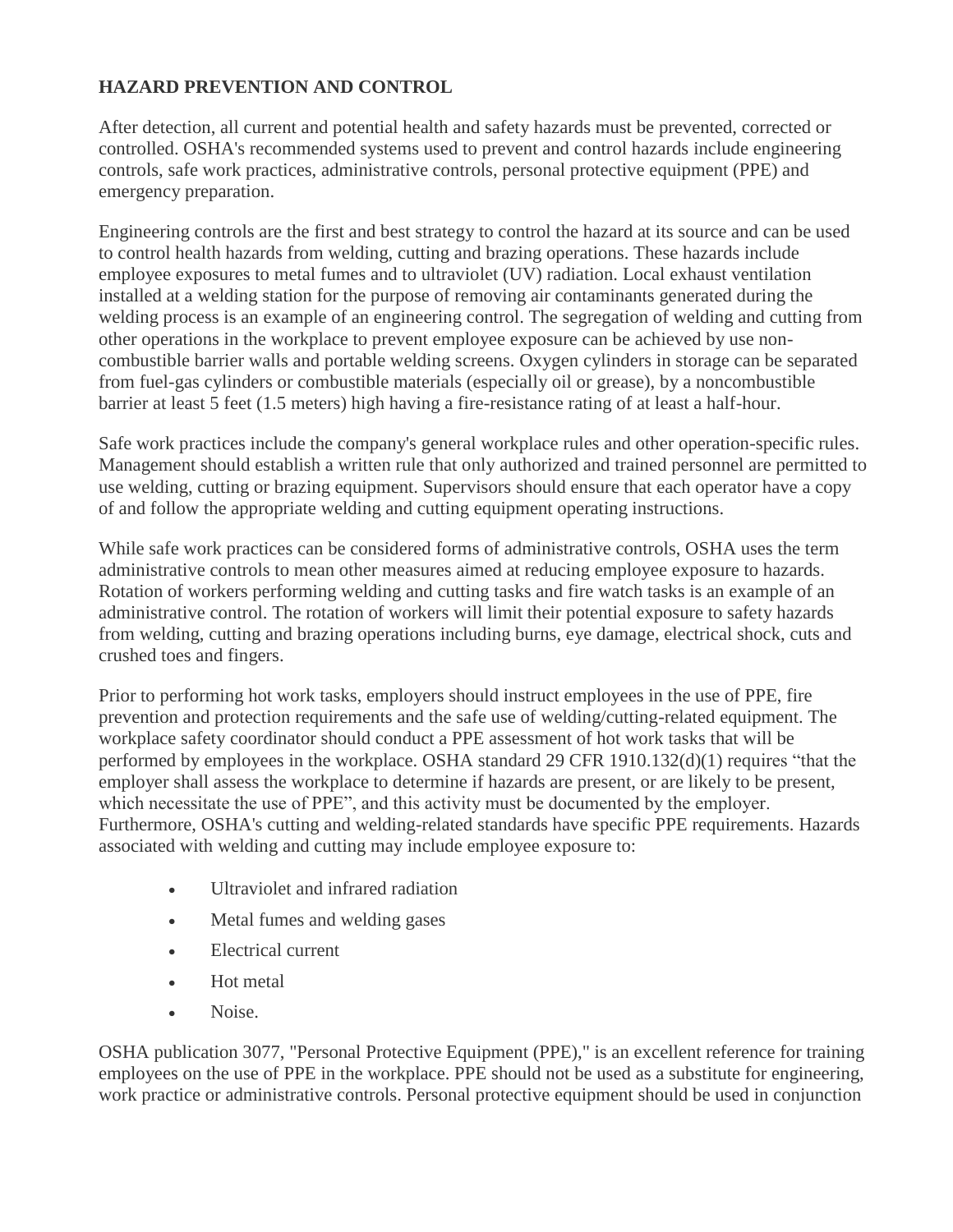with these controls to provide for employee safety and health in the work place. PPE includes all clothing and other work accessories designed to create a barrier against workplace hazards. The basic element of any management program for PPE should be an in-depth evaluation of the equipment needed to protect against the hazards at the workplace. Management dedicated to the safety and health of the employees should use that evaluation to set a standard operating procedure for personnel, and then train employees on the protective limitations of PPE, and on its proper use and maintenance.

As a result of the PPE assessment, employees should be required to use PPE including protective eyewear, hand protection and protective clothing.

Respiratory protection should be provided only if engineering controls are not feasible in the work environment. OSHA's Technical Manual TED 01-00-015 [TED 1-0.15A] (Jan. 20, 1999) includes a section on sampling for welding fumes. Local exhaust or general ventilating systems should be provided and arranged to keep the amount of toxic fumes, gases or dusts below the maximum allowable concentration as specified in 29 CFR 1910.1000.

Management should become aware of possible emergencies and plan the best way to control or prevent the hazards they present. Specific written hazard control programs including a fire prevention plan, emergency action plan and hot work permit program should be developed and implemented in the workplace to address welding and cutting hazards. The fire prevention plan describes the fuel sources (hazardous or other materials) on site that could initiate or contribute to the spread of a fire, as well as the building systems (such as fixed fire extinguishing systems and alarm systems) in place to control the ignition or spread of a fire. An emergency action plan is available on the Berryessa Union School District website.

The National Fire Protection Association (NFPA) establishes scientifically based fire prevention and protection consensus codes and standards. An excellent resource for the development of a Hot Work Permit Program is the NFPA 51B Standard for Fire Prevention in Use of Cutting and Welding Processes. These standards review the basic precautions and special precautions that should be followed to prevent loss of life and property from uncontrolled welding and cutting loss exposures. In addition, these standards address the fire protection and prevention responsibilities of welders and cutters, their supervisors (including outside contractors) and those in management on whose property cutting and welding are to be performed.

A supervisor should develop a "Permit for Cutting and Welding with Portable Gas or Arc Equipment" using NFPA 51B, Appendix A "Suggested Form of Written Cutting and Welding Permit," as a point of reference. This NFPA standard covers the provisions to prevent loss of life and property from fire or explosion as a result of hot work. Before cutting or welding is permitted, the area must be inspected by the individual responsible for the welding and cutting operations, to ensure that it is a fire safe area. The individual shall designate precautions to be followed in the form of a written permit or other equivalent means. In addition, NFPA 51B requires that the individual verify all fire prevention precautions have been taken; they include that welding and cutting equipment is in good operating condition; no combustible material is within 35 feet; and that nearby personnel and building walls and ceilings are suitably protected against heat, sparks, slag, etc.

The establishment of a fire watch is critical in welding and cutting tasks. Although the cutter or welder has the best opportunity to avoid fire or injury by proper control of the equipment he is using, there are many circumstances in which fire, explosion, or severe injuries would be inevitable if an oxy-fuel gas torch or an electrode were used. Such circumstances can arise in which the cutter or welder may not be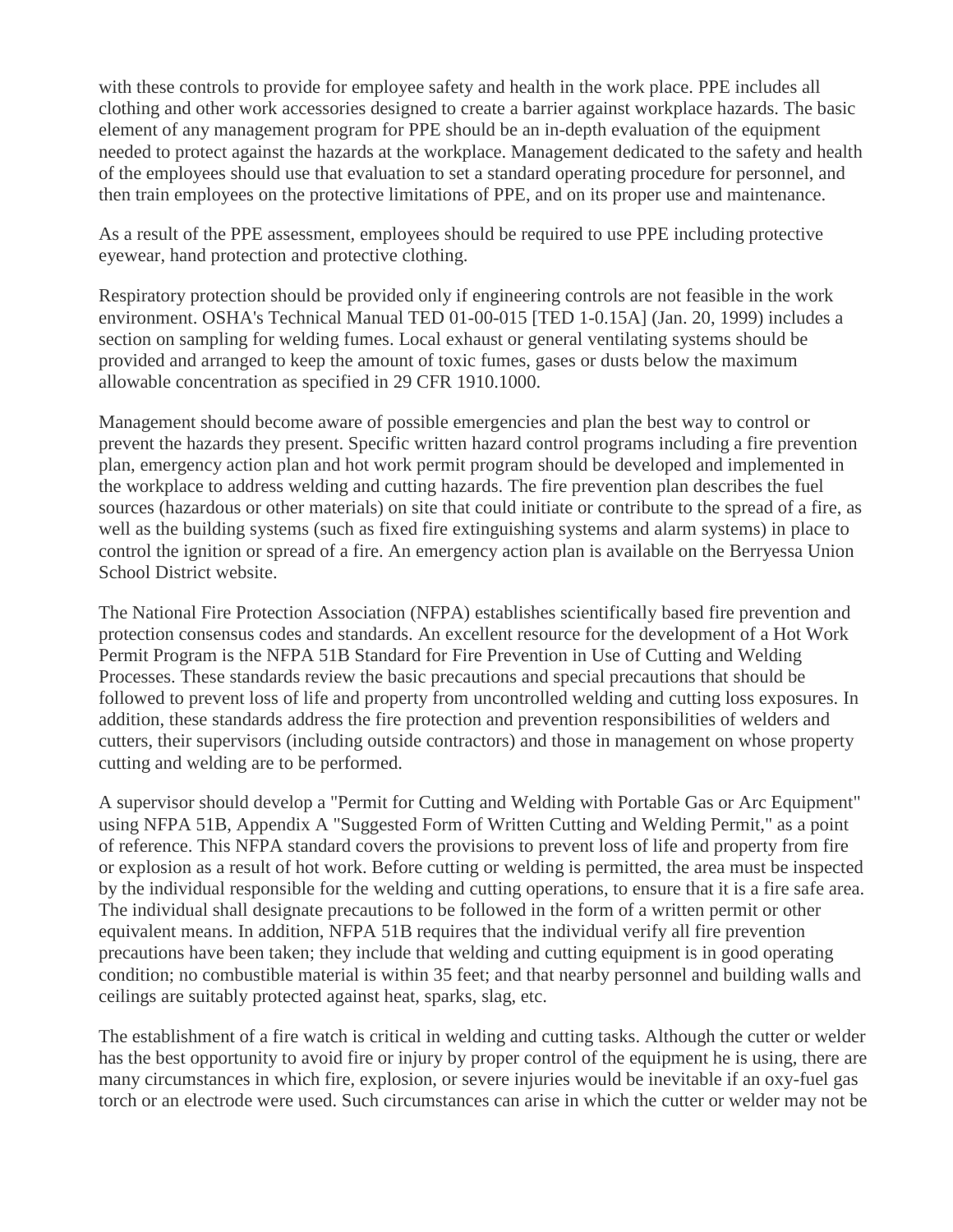aware of (1) proximity or the flammable nature of nearby combustible solids, liquids or dusts; (2) the presence or development of possible explosive mixtures of flammable gases or vapors and air; or (3) the presence of an oxygen-enriched atmosphere in the location where the work will be performed. The precautions taken by the welder or cutter often will be governed by the desire of others for speed or economy in his work or by the failure of management to emphasize the possible extent or seriousness of a fire in the work area. Therefore, the cutter or welder, his supervisor and management share the responsibility for the safe use of cutting and welding equipment.<sup>7</sup>

#### **TRAINING**

An employee should be provided necessary training prior to being assigned to perform hot work tasks. Specifically, that means how to recognize and evaluate hazards, and the controls to prevent injuries to employees performing welding and cutting tasks in the workplace. OSHA Publication 2254, "Training Requirements in OSHA Standards and Training Guidelines," provides a review of mandatory OSHA training required for employees engaged in welding and cutting tasks. These requirements are summarized below:

**Management.** The Maintenance Supervisor shall recognize its responsibility for the safe usage of cutting and welding equipment on its property and insist that cutters or welders and their supervisors are suitably trained in the safe operation of their equipment and the safe use of the process.

| <b>Supervisor</b> | <b>Department</b>                                | <b>Contact Number</b> |
|-------------------|--------------------------------------------------|-----------------------|
| Dan Norris        | Maintenance, Operations and Transportation (MOT) | $(408)$ 923-1893      |

The supervisor or their designee will ensure the following before performing any welding, cutting and/or brazing:

1. Be responsible for the safe handling of the cutting or welding equipment and the safe use of this equipment during the cutting or welding process.

2. Determine the combustible materials and hazardous areas present or likely to be present in the work location.

3. Protect combustibles from ignition by thefollowing:

- Have the work moved to a location free from dangerouscombustibles.
- If the work cannot be moved, have the combustibles moved to a safe distance from the work or have the combustibles properly shielded againstignition.
- See that cutting and welding are so scheduled that operations that might expose combustibles to ignition are not started during cutting orwelding.

4. Secure authorization for the cutting or welding operations from the departmental supervisory representative.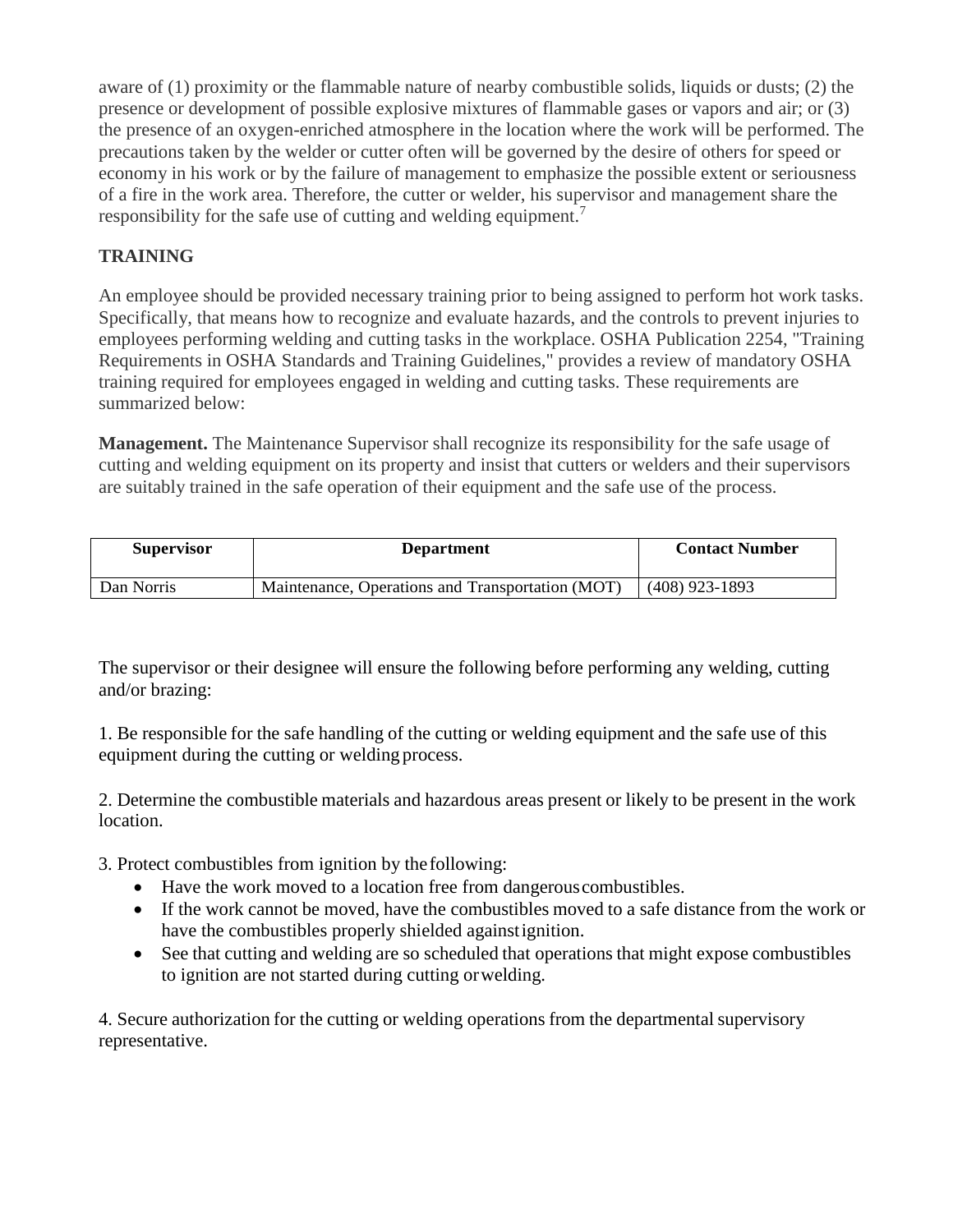5. Determine that the cutter or welder ensures that conditions are safe before proceeding.

6. Determine that fire protection and extinguishing equipment are functional and located in the immediate vicinity of the site.

7. Where fire watchers are required, see that they are present at the site.

8. Verify that hot work permits are completed as required and that copies are maintained in departmental files for a period of one year. The retention of these permits allows for audits and may be required during an OSHA inspection.

**Personnel.** Workers in charge of the oxygen or fuel-gas supply equipment, including generators and oxygen or fuel-gas distribution piping systems shall be instructed by their employers for this important work before being left in charge. Rules and instructions covering the operation and maintenance of oxygen or fuel-gas supply equipment including generators and oxygen or fuel-gas distribution piping systems shall be readily available.

In addition, workers designated to operate resistance-welding equipment shall have been properly instructed and judged competent to operate such equipment.

**Instruction.** Workers designated to operate arc-welding equipment shall have been properly instructed and qualified to operate such equipment.

In summary, hot work tasks can create many hazards in the workplace that if left unchecked by an employer may result in serious employee injury and/or illness and significant property damage. All injuries and illnesses on the job must be reported to their immediate supervisor and Human Resources within 24 hours.

#### **PERSONAL PROTECTIVE EQUIPMENT (PPE)**

- 1. When working on platforms, scaffolds, or runways, welders and their helpers shall be protected against falling by use of railings, safety belts, lifelines, or other effective safeguards. Specifics on fall protection can be found under Slips, Trips and Falls in the Maintenance Folder on the BUSD website.
- 2. Helmets or hand shields shall be used during all arc welding/cutting operations, excluding submerged arc welding. All helpers and attendants shall be provided with proper eye protection. Goggles or other suitable eye protection shall be used during all gas welding or oxygen cutting operations. Spectacles with side shields and suitable filter lenses are required during gas welding operations on light work, torch brazing, and for inspections. Operators and attendants of resistance welding or brazing shall use transparent face shields or goggles, depending on the particular job.

#### **Specifications for eye protection:**

 Helmets and hand shields shall be made of material, which is an insulator for heat and electricity. Helmets, shields and goggles shall not be readily flammable and shall be capable of withstanding sterilization.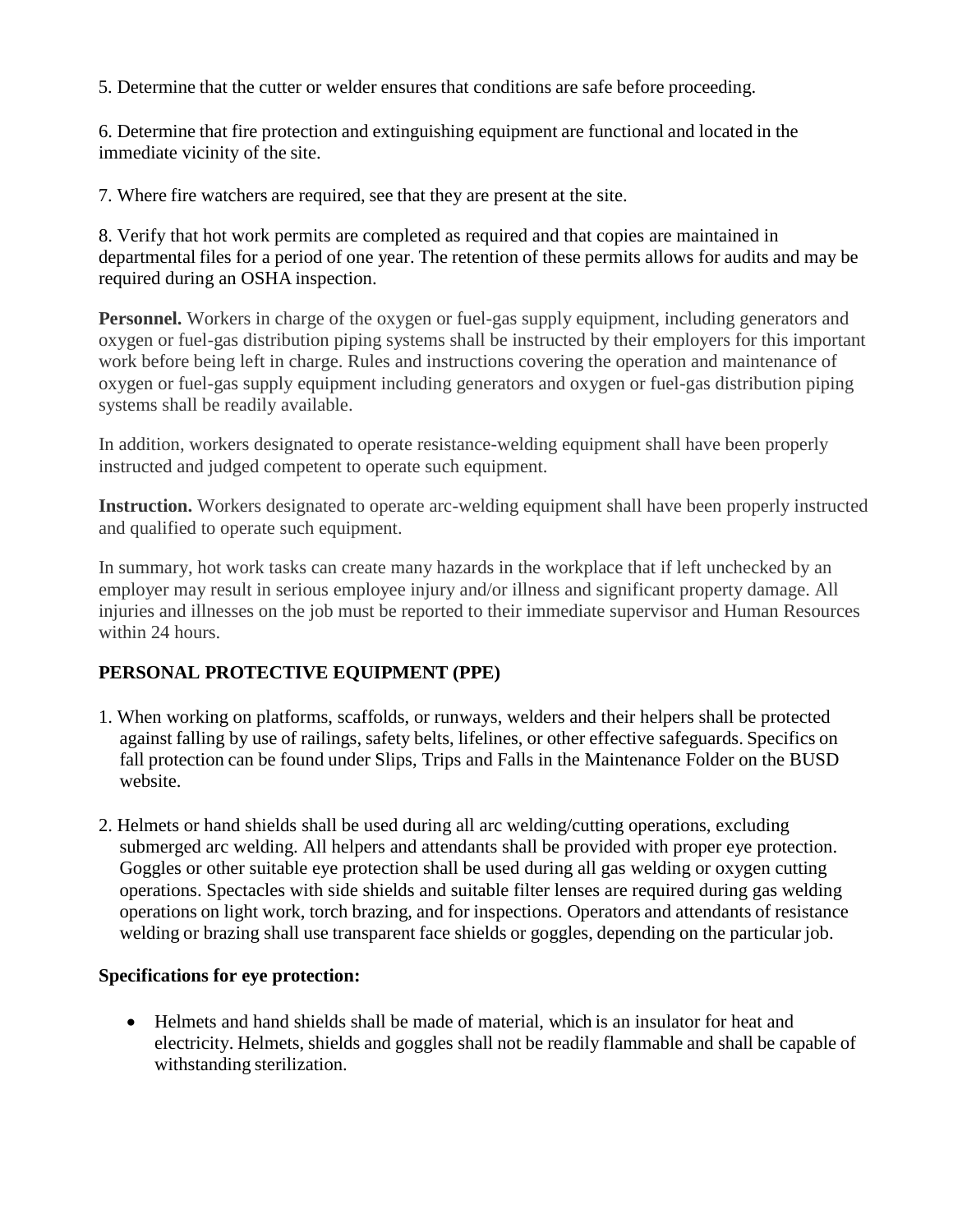- Helmets and hand shields shall be arranged to protect face, neck, and ears from direct radiant energy from the arc. Helmets shall be provided with filter plates designed for easy removal. Parts shall be constructed of material, which will not readily corrode or discolor the skin.
- Goggles shall be ventilated to prevent fogging of lens as much as possible. All glass lenses shall be tempered and free from flaws. The front and rear surfaces of lenses shall be smooth and parallel, except prescription lenses for opticalcorrection.
- Lenses shall bear permanent distinctive markings, which denote source and shade for easy identification. All filter lenses and plates must meet the test for transmission of radiant energy set forth in ANSI Z87.1-1968, American National Standard Practice for Occupational & Educational Eye and Face Protection.
- 3. Special protection for arc welding rays shall be used. Where the work permits, the welder should be enclosed in an individual booth constructed of non-combustible, non- reflective material. All booths shall allow for either natural or mechanical ventilation to protect against the build-up of hazardous atmospheres.
- 4. Protective clothing shall be worn in accordance with 1910.132. The degree of protective clothing will vary with size, nature, and location of work to beperformed.
- 5. Additional details on personal protective equipment can found in the BUSD PPE Safety Plan on the website in Business Folder.

Listed below are the major regulations that apply to welding, cutting and brazing operations at Berryessa Union School District. Other regulations may apply to specific activities.

MSD creates and enforces occupational safety and health rules for its employees and has adopted OSHA's General Industry and Construction standards, including the OSHA standards listed below that apply to welding, cutting and brazing operations.

#### **OSHA**

The federal Occupational Safety and Health Administration (OSHA) standards individually linked below are the most current version published on the OSHA website. Sometimes, these standards will have been revised since the last print. Always check OSHA.com for updated regulations.

#### **General Industry** (29 CFR 1910)

- 1910 part H Hazardous Materials
- 1910.101 Compressed gases (general requirements).
- 1910.102 Acetylene.
- 1910 part I, Personal protective equipment
- 1911 Appendix B, Non-mandatory compliance guidelines for hazard assessment and personal protective equipment selection
- 1910 Subpart Q, Welding, cutting, and brazing
- 1910.251, Definitions
- 1910.252, General requirements
- 1910.253, Oxygen-fuel gas welding and cutting
- 1910.254, Arc welding and cutting
- 1910.255, Resistance welding
- 1910 part Z, Toxic and hazardous substances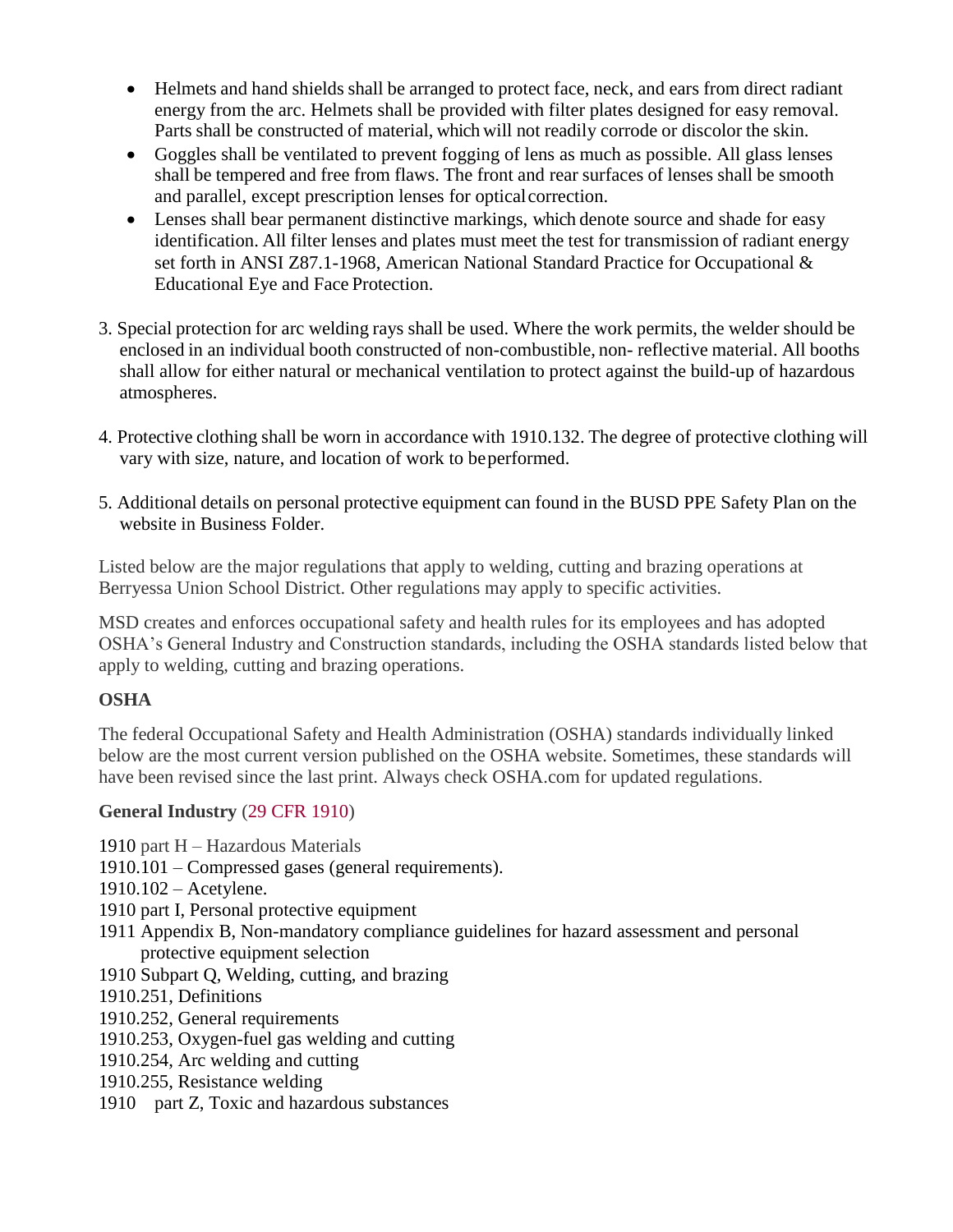#### 1911 1910.1026, Chromium (VI)

#### **Construction Industry** (29 CFR 1926)

1926 Subpart J, Welding and cutting

- 1926.350, Gas welding and cutting
- 1926.351, Arc welding and cutting
- 1926.352, Fire prevention
- 1926.353, Ventilation and protection in welding, cutting, and heating
- 1926.354, Welding, cutting, and heating in way of preservative coatings

1926 Subpart Z, Toxic and hazardous substances

- $\bullet$  1926.1126, Chromium (VI)
- 1926.1127, Cadmium

#### **Consensus Standards**

There are many consensus standards either directly addressing welding, or practices that may involve welding.

**ANSI Z49.1**—*Safety in Welding and Cutting*, 1967 edition was used by OSHA to develop their welding standard. The most current standard in the series is the 2005 edition, *Safety in Welding, Cutting and Allied Processes*. The American Welding Society provides a free download of this welding safety and health standard.

**NFPA 51B**—*Standard for Fire Prevention During Welding, Cutting, and Other Hot Work*. The 2009 edition is the most current. [Note: The general requirements of OSHA's welding, cutting and brazing standard at 29 CFR 1910.252 still incorporates the 1962 edition.]

**NFPA 51**—*Standard for the Design and Installation of Oxygen-Fuel Gas Systems for Welding, Cutting, and Allied Processes*. Current edition is 2007.

**CGA Pamphlet G-1-2003 ("Acetylene")**—Employers must ensure that the in-plant transfer, handling, storage, and use of acetylene in cylinders comply with the provisions of CGA Pamphlet G-1- 2003 (Compressed Gas Association, Inc., 11th ed., 2003)

#### **Related safety program areas**

- Compressed gas
- Confined space
- Hot work programs
- Personal protective equipment
- Respiratory protection

#### **Reference material, files, and websites**

General reference material